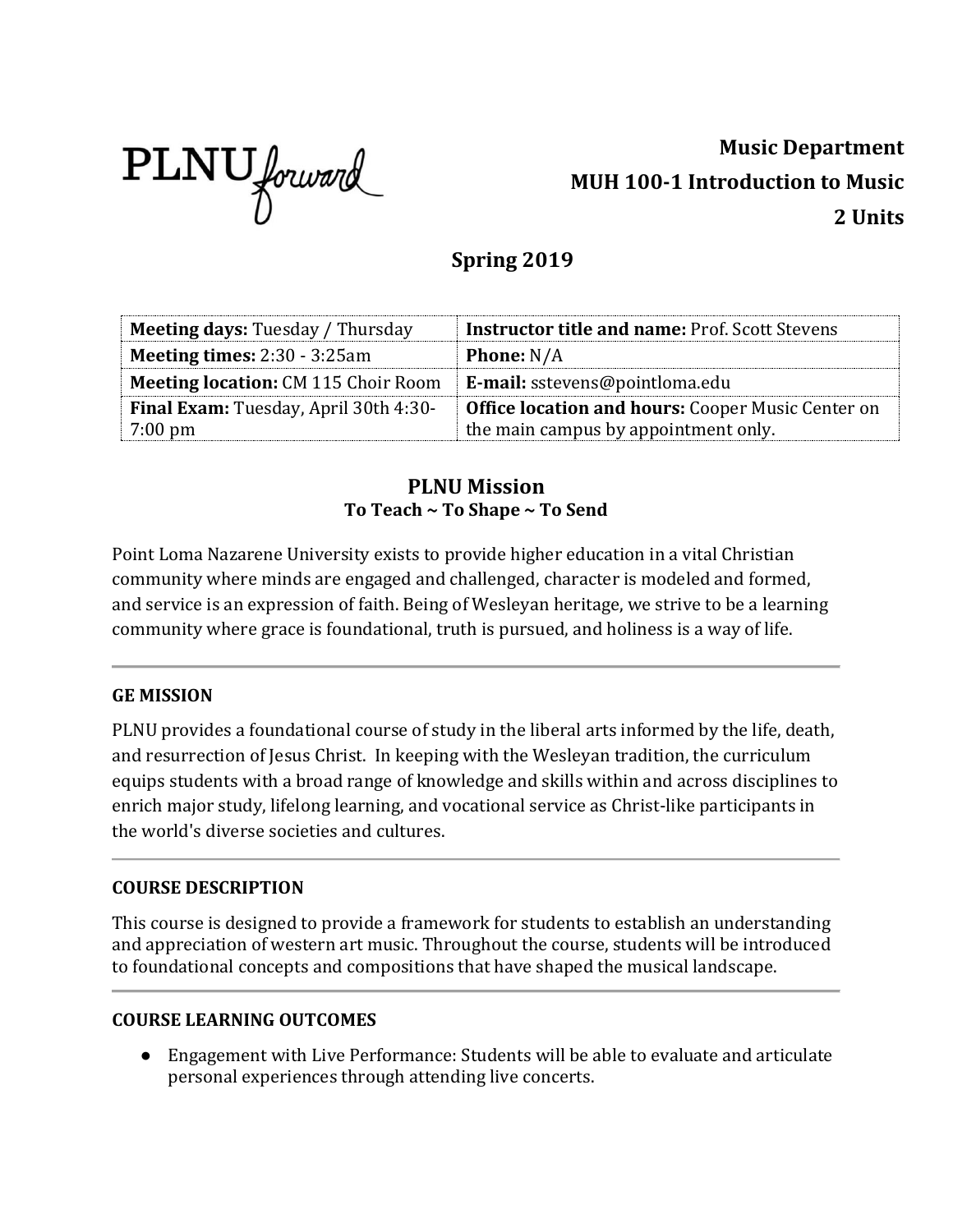- Historical Perspectives: Students will be able to demonstrate an understanding of historical/cultural perspectives about the music.
- Music Concepts: Students will be able to recognize and describe basic music concepts (such as form, harmony, melody, and rhythm) using correct terminology.

| Item                                                                                                                                                                      | <b>Exemplary</b>                                                                                                                                      | Proficient                                                                                          | <b>Developing</b>                                                                                                                  | <b>Initial</b>                                                                                                                |
|---------------------------------------------------------------------------------------------------------------------------------------------------------------------------|-------------------------------------------------------------------------------------------------------------------------------------------------------|-----------------------------------------------------------------------------------------------------|------------------------------------------------------------------------------------------------------------------------------------|-------------------------------------------------------------------------------------------------------------------------------|
| Students will be<br>able to evaluate<br>and articulate<br>personal<br>experiences<br>through<br>attending live<br>concerts.                                               | The paper<br>eloquently<br>evaluates the<br>author's<br>meaningful<br>engagement<br>with the event<br>and with the                                    | The paper<br>shows some<br>engagement<br>with the event<br>and with the<br>music.                   | The paper does<br>not make it<br>perfectly clear<br>that the author<br>attended the<br>event, or it<br>shows little<br>engagement. | The paper<br>provides no<br>convincing<br>evidence that<br>the author<br>actually<br>attended the<br>event.                   |
|                                                                                                                                                                           | music.                                                                                                                                                |                                                                                                     |                                                                                                                                    |                                                                                                                               |
| Students will be<br>able to<br>recognize and<br>describe basic<br>music concepts<br>(such as form,<br>harmony,<br>melody, and<br>rhythm) using<br>correct<br>terminology. | The paper<br>integrates<br>correct music<br>terminology and<br>savvy musical<br>understanding<br>in a detailed<br>description of<br>the music itself. | The paper<br>adequately<br>describes the<br>music itself<br>using mostly<br>correct<br>terminology. | The paper<br>describes at<br>least some of<br>the music itself<br>with a small<br>amount of<br>success.                            | The paper<br>contains very<br>little successful<br>description of<br>the music itself.                                        |
| Students will be<br>able to<br>demonstrate an<br>understanding<br>of<br>historical/cultu<br>ral perspectives<br>about the music.                                          | The paper<br>thoroughly and<br>accurately<br>synthesizes<br>historical/cultu<br>ral perspectives<br>about the music.                                  | The paper<br>adequately<br>describes<br>historical/cultu<br>ral perspectives<br>about the music.    | The paper<br>describes<br>historical/cultu<br>ral perspectives<br>about the music<br>with a small<br>amount of<br>success.         | The paper<br>contains very<br>little successful<br>description of<br>historical/cultur<br>al perspectives<br>about the music. |

## **GE Learning Outcomes for MUH100**

## **METHODS USED IN THIS COURSE**

Students enrolled in MUH 100 will achieve the objectives of the course through multiple methods:

- Class attendance, discussion and participation, and listening exercises
- Listening to and engaging assigned recordings both in and out of class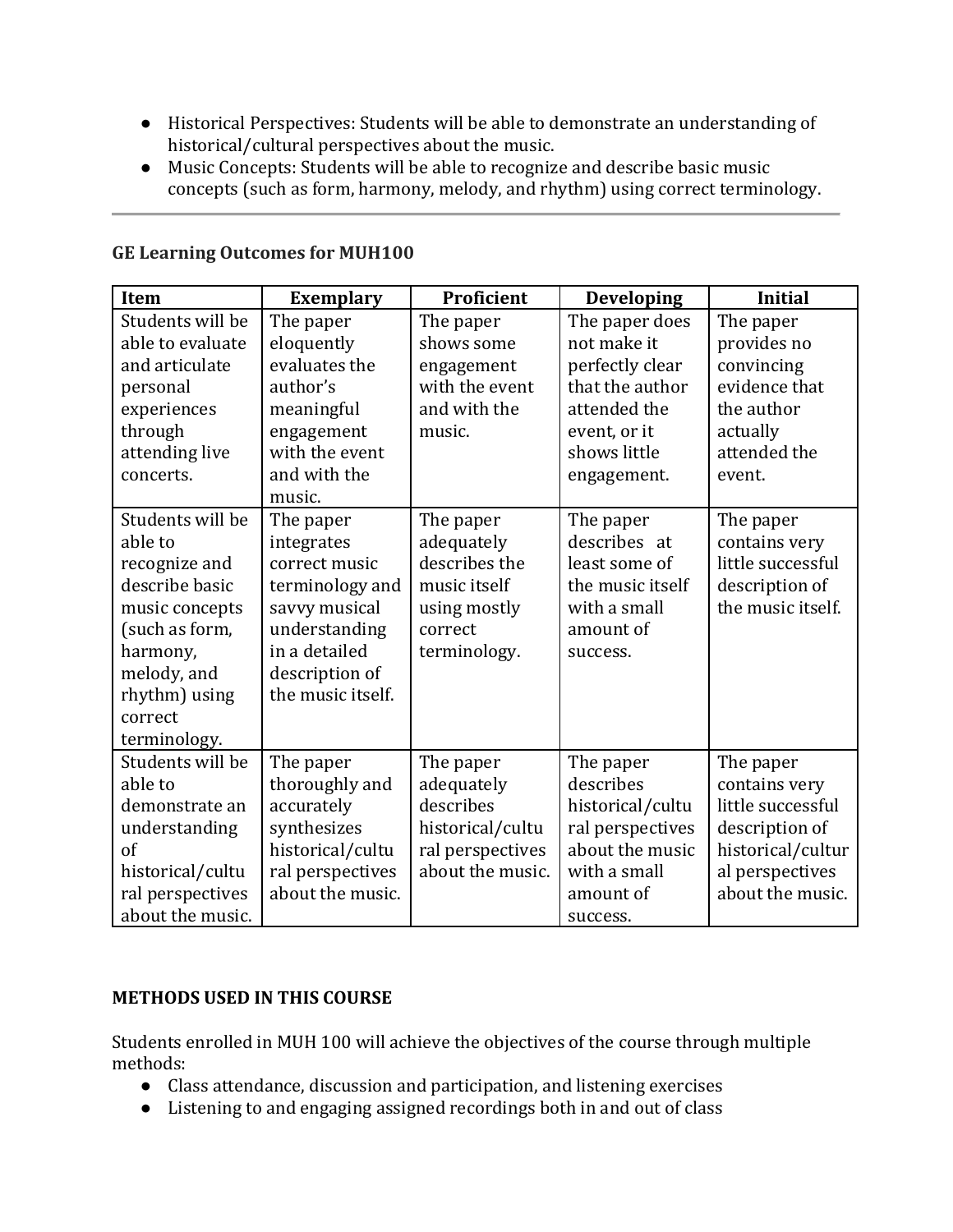- Concert attendance at four approved concerts (See below for more details).
- Completion of insightful concert reports (See below for more details).

## **COURSE CREDIT HOUR INFORMATION**

In the interest of providing sufficient time to accomplish the stated Course Learning Outcomes, this class meets the PLNU credit hour policy for a 2 unit class delivered over 15 weeks. Specific details about how the class meets the credit hour requirement can be provided upon request.

## **LISTENING**

The principal homework for this class is to listen to and memorize our assigned recordings. The following are some suggestions on how to memorize this music effectively.

- Listen and engage multiple times each day (a minimum of 30 minutes per day)
- Create a "system" to help you identify compositions (Flash Cards, Excel Docs, iTunes labels)
- Listen and view multiple performances of assigned works.
- Take notes in class to keep track of time periods and composers.

For each full-length piece, you should be able to identify the composition's name, composer, and time period after listening to as little as ten seconds from anywhere within the piece.

## **RECOMMENDED RESOURCES**

Note: While there is no assigned text for this class, you will find the following sources to be of assistance should you choose to read further into the topics covered in class.

- Grout, Donald Jay, and Claude V. Palisca. 1980. *A history of western music*. New York: Norton. (Available in the Ryan Library)
- *Grove Music Online. Oxford Music Online*. Oxford University Press, [www.oxfordmusiconline.com.pointloma.idm.oclc.org/subscriber/](http://www.oxfordmusiconline.com.pointloma.idm.oclc.org/subscriber/)

## **REQUIRED MATERIALS**

- $\bullet$  It is required that students have a notebook, pen or pencil, and occasionally a laptop, tablet, or smartphone.
- **Ticket** to a professional off-campus concert (cost varies \$0 60).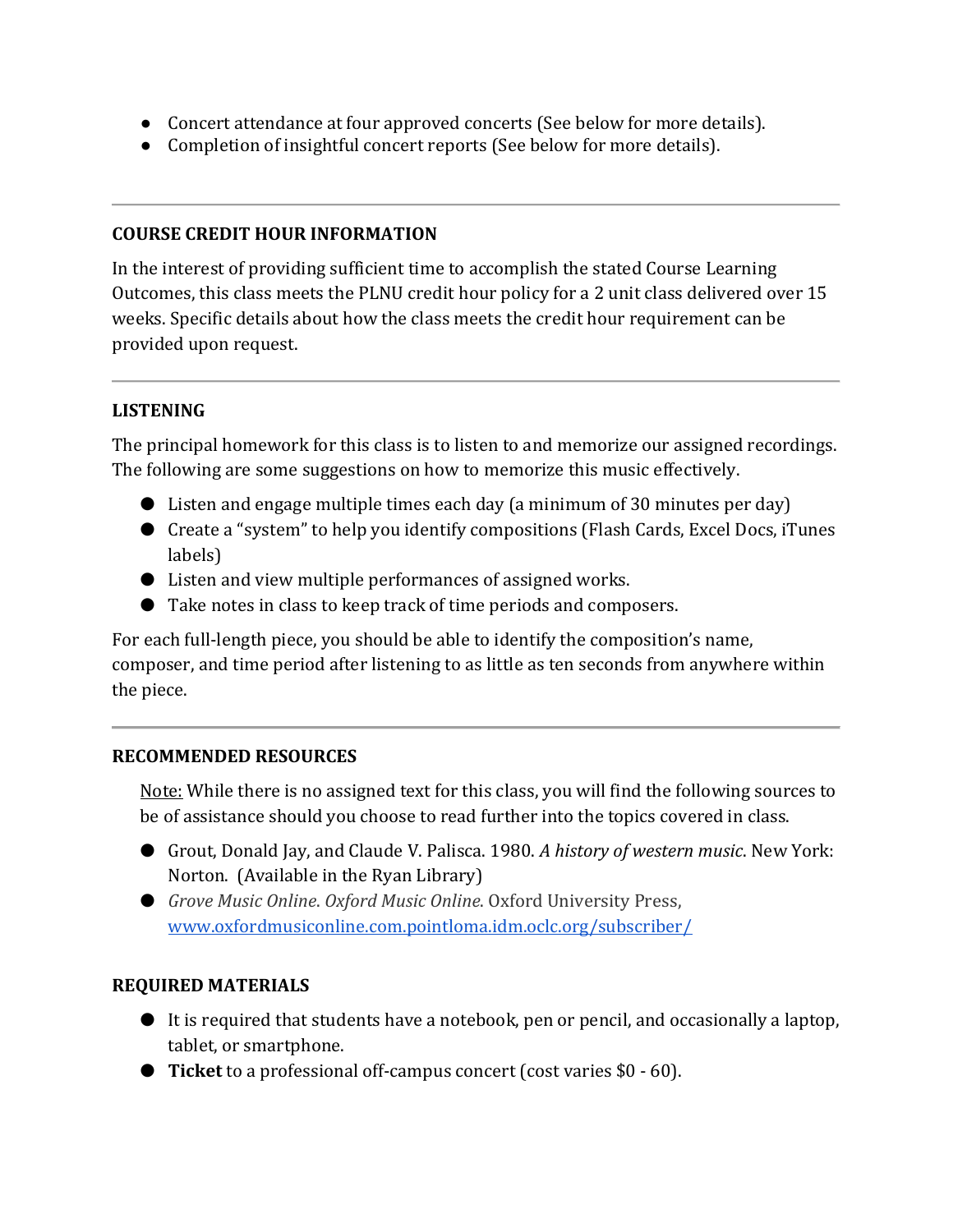## **POTENTIAL PURCHASES**

● Some on-campus concerts may require the purchase of a ticket (<\$10).

## **NOTE:** Wikipedia may used **once** this semester as a cited source.

## **ASSESSMENT AND GRADING**

Students will be evaluated on their daily work, on their tests, and their improvement.

| Category                                  | Percentage                   |  |
|-------------------------------------------|------------------------------|--|
| Class Participation, Quizzes & Group Work | 25                           |  |
| Attendance                                | 25                           |  |
| <b>Concert Reports</b>                    | 20 (5 extra credit possible) |  |
| Midterm Exam                              | 15                           |  |
| Final Exam (Cumulative)                   | 15                           |  |

| <b>PERCENTAGE</b> | <b>GRADE</b> | <b>PERCENTAGE</b> | <b>GRADE</b> |
|-------------------|--------------|-------------------|--------------|
| 100-93            | A            | 76.9-73           |              |
| 92.9-90           | A-           | 72.9-70           |              |
| 89.9-87           | B+           | 69.9-67           | I)+          |
| 86.9-83           |              | 66.9-63           |              |
| 82.9-80           | B-           | 62.9-60           | I)-          |
| 79.9-77           | C+           | Below 60          |              |

## Grading for this course is on a fixed scale:

## **CONCERT ATTENDANCE POLICY**

Attending live concerts helps students to gain a greater understanding of the complexities of this art form to help you experience how live performance enriches musical understanding and appreciation.

You are asked to attend a **minimum of four concerts (in their entirety)** during the semester. A minimum of **one concert must be a pre-approved off-campus professional performance**(see below). Concerts need to **represent western art music** (*not musical theatre, gospel, rock, pop, etc.*). **One of the three on-campus concerts may be of the jazz idiom** (PLNU Jazz Band or Vocal Jazz).

## **PLNU On-Campus Concerts**

[http://www.pointloma.edu/experience/academics/schools](http://www.pointloma.edu/experience/academics/schools-departments/department-music/music-events)[departments/department-music/music-events](http://www.pointloma.edu/experience/academics/schools-departments/department-music/music-events)

## **Approved Off Campus Concerts**

**San Diego Symphony** [http://www.sandiegosymphony.org](http://www.sandiegosymphony.org/)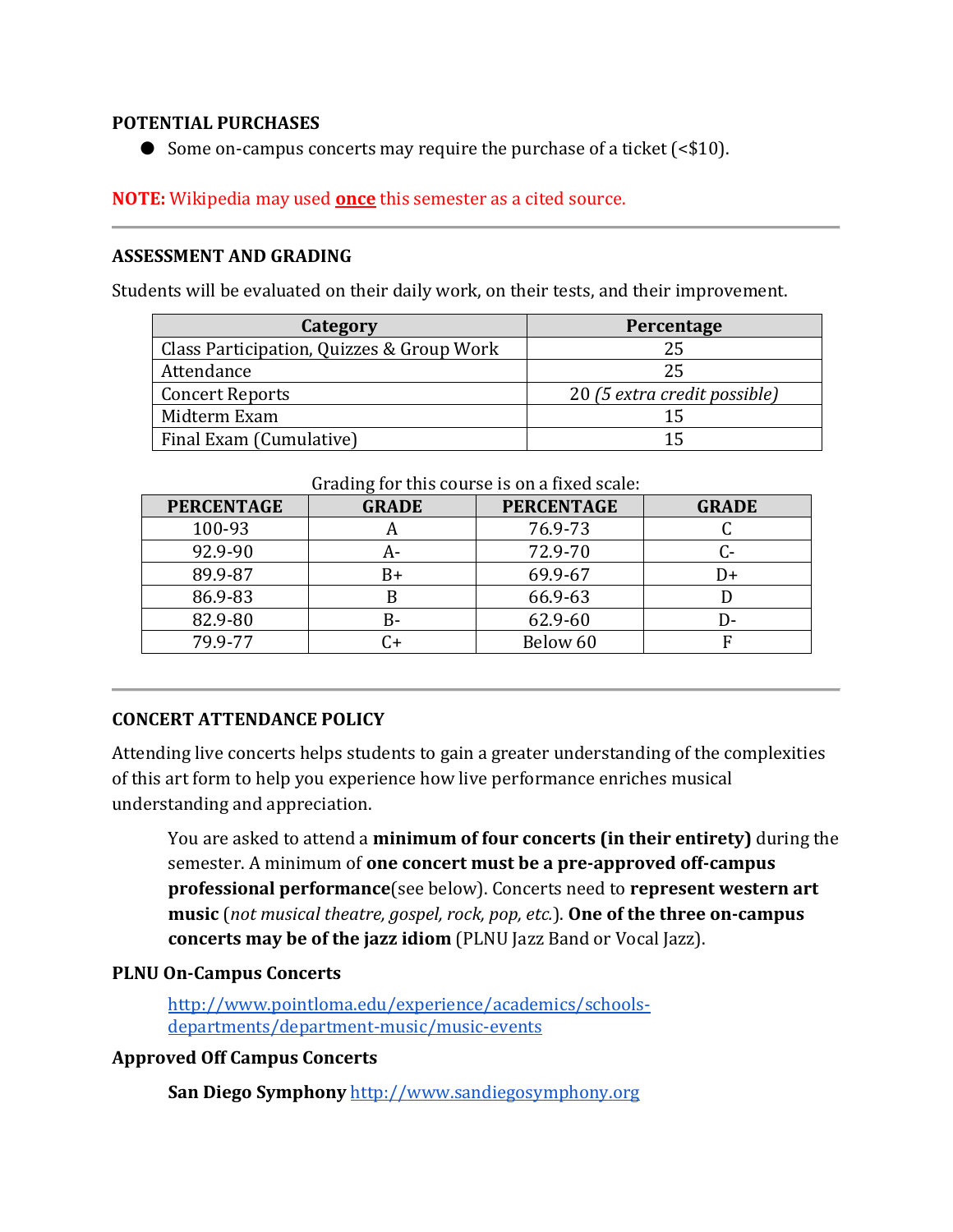*Student Last Minute Discount tickets are available for selected performances for \$10 cash only. ALWAYS CALL BEFORE HEADING DOWN to these performances. Great programs such as Symphony Night Live are available. Call 619.235.0804.* **La Jolla Music Society** [www.LJMS.org](http://www.ljms.org/) **San Diego Opera** [www.sdopera.com](http://www.sdopera.com/) Los Angeles Philharmonic<http://www.laphil.com/> Los Angeles Opera<http://www.losangelesopera.com/> La Jolla Symphony & Chorus<http://www.lajollasymphony.com/index.php>

## **CONCERT REPORTS**

## **Submit on Canvas within one week of the concert.** *Requirements are found on Canvas.*

#### **Minimum Submission Timeline:**

Minimum of 1 attended by  $1/31 \sim 2$  attended by  $3/23 \sim 3$  attended by  $4/21$ On-Campus #1 submission will close on 2/7 at 11:59pm On Campus #2 Submission will close on 3/30 at 11:59pm **All reports due by 11:59 pm on 4/28** 

#### **USE OF TECHNOLOGY**

Point Loma Nazarene University encourages the use of technology for learning, communication, and collaboration. It is each student's responsibility to check his or her PLNU email on a daily basis. Since Canvas will be used in this course, it is each student's responsibility to be able to access Canvas and complete required tasks on time. Audacity and iTunes are preferred software and are available for free online. Contact the IT Helpdesk for help at x2222.

You may bring your laptop, iPad, and/or cell phone to class—but be sure to use them appropriately and responsibly. If a tech tool becomes a distraction or disruption while class is in session, I will call you out publicly and ask that you stop using it.

## **INCOMPLETES AND LATE ASSIGNMENTS**

All assignments are to be submitted/turned in by the beginning of the class session when they are due—including assignments posted in Canvas. Incompletes will only be assigned in extremely unusual circumstances. Concert Reports are due no later than one week after the event.

## **FINAL EXAMINATION POLICY**

Successful completion of this class requires taking the final examination **on its scheduled day -** *Tuesday, April 30th at 4:30-7pm (CM115)*. The final examination schedule is posted